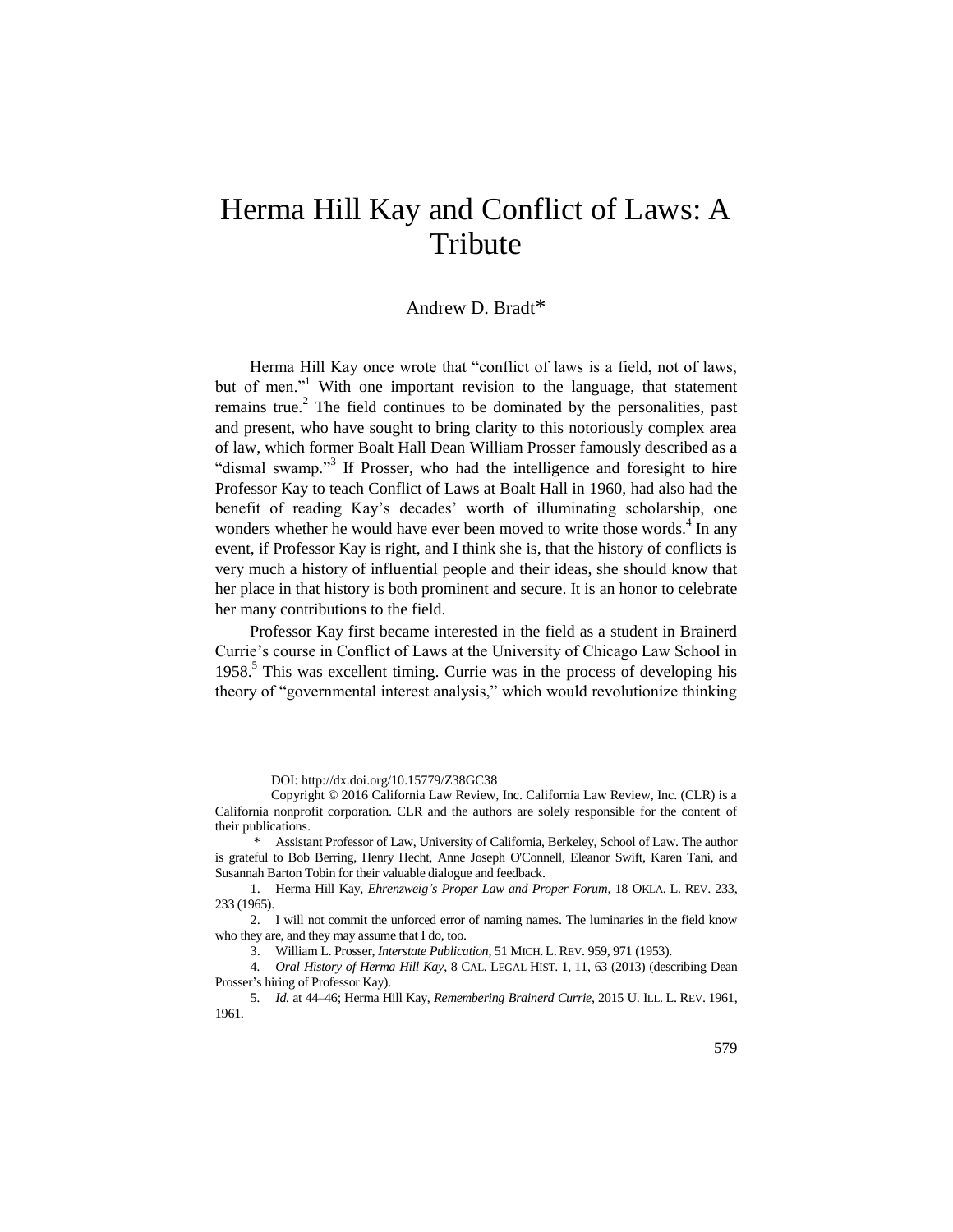about choice of law.<sup>6</sup> Currie's approach departed from traditional choice-of-law theory by focusing on states' policy-based interests in the application of their laws. Instead of blindly choosing law based on the territorial jurisdiction where particular events occurred, Currie reasoned, a court should analyze the content and purpose of the putatively conflicting laws to decide whether the application of a state's law to the case would advance the state's policy.<sup>7</sup>

<span id="page-1-1"></span><span id="page-1-0"></span>Unsurprisingly, Currie was impressed with Kay as a student and hired her as a research assistant to study constitutional limitations on choice of law. Currie must have found Kay's research equally impressive because he immediately asked her to coauthor two major articles based on it. $8$  In these articles,<sup>9</sup> Currie and Kay demonstrate that interest analysis is not only consistent with our constitutional system, but that, of all the available approaches to choice of law, it best accommodates both the protection of individuals mandated by the Equal Protection and Due Process Clauses, and the protection of federal and state interests mandated by the Full Faith and Credit Clause.<sup>10</sup>

<span id="page-1-2"></span>Currie subsequently recommended to California Chief Justice Roger J. Traynor that he hire Kay as his law clerk, which he did.<sup>11</sup> Traynor was one of the leading judicial proponents of modernizing choice-of-law theory and a great enthusiast of Currie's ideas, making Kay an ideal match.<sup>12</sup> After her clerkship with Traynor, Dean Prosser hired Professor Kay at Boalt Hall, where she has taught and written on Conflict of Laws ever since.<sup>13</sup>

Currie's most important contribution to choice-of-law theory was his insight that in most cases only one of the supposedly clashing states has an interest in its law applying, and that the court should therefore apply that state's law, even if particular events in the case occurred in a different state. He

<sup>6</sup>*. See, e.g.*, Mark P. Gergen, *Equality and the Conflict of Laws*, 73 IOWA L. REV. 893, 895– 96 (1988) (describing the impact of Currie's theory); Louise Weinberg, *Theory Wars in the Conflict of Laws*, 103 MICH. L. REV. 1631, 1637–38 (2005) (describing Currie's theory as "the shot heard round the world").

<sup>7</sup>*. See* Andrew D. Bradt, *Resolving Intrastate Conflicts of Laws: The Example of the Federal Arbitration Act*, 92 WASH. U. L. REV. 603, 611 (2015) (summarizing the basic framework of interest analysis).

<sup>8</sup>*. Oral History*, *supra* not[e 4,](#page-0-0) at 44.

<sup>9.</sup> Brainerd Currie & Herma Hill Schreter, *Unconstitutional Discrimination in the Conflict of Laws: Equal Protection*, 28 U. CHI. L. REV. 1 (1960); Brainerd Currie & Herma Hill Schreter, *Unconstitutional Discrimination in the Conflict of Laws: Privileges and Immunities*, 69 YALE L.J. 1323 (1960) [hereinafter Currie & Schreter, *Privileges and Immunities*].

<sup>10.</sup> Currie & Schreter, *Privileges and Immunities*, *supra* not[e 9,](#page-1-0) at 1390–91.

<sup>11.</sup> Herma Hill Kay, *Introduction* to THE JURISPRUDENCE OF JUSTICE ROGER TRAYNOR 7, 8 (Geoffrey Hazard ed., 2015) (describing her hiring as Traynor's clerk and describing the clerkship as "one of the greatest experiences of my life"); *Oral History*, *supra* not[e 4,](#page-0-0) at 44–48.

<sup>12</sup>*. See* Herma Hill Kay, *Chief Justice Traynor and Choice of Law Theory*, 35 HASTINGS L.J. 747, 748 (1984); *see also, e.g.*, Roger J. Traynor, *Is This Conflict Really Necessary?*, 37 TEX. L. REV. 657 (1959).

<sup>13</sup>*. Oral History*, *supra* not[e 4,](#page-0-0) at 45–47, 59–60; Kay, *supra* not[e 5.](#page-0-1)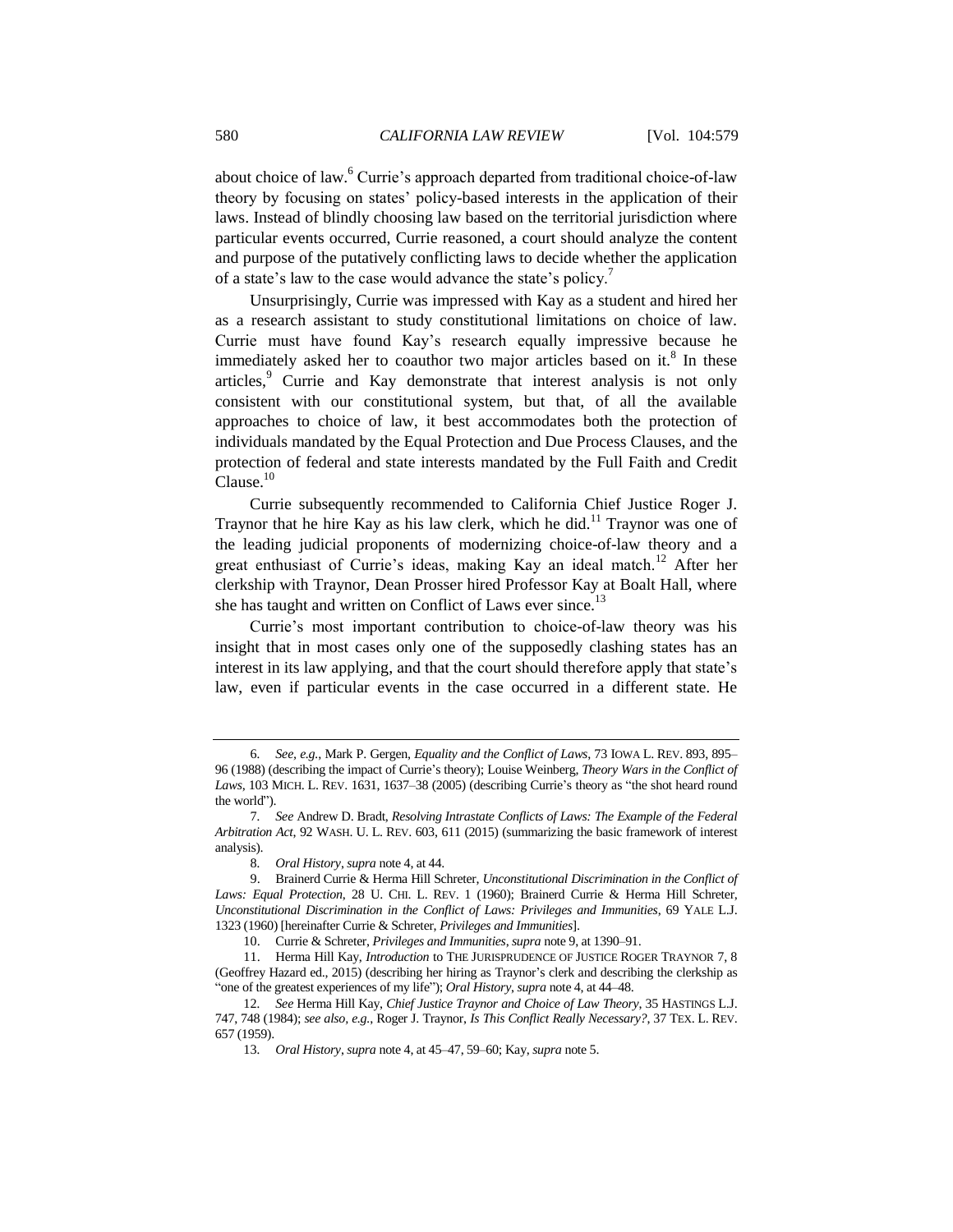famously referred to such cases as "false" conflicts.<sup>14</sup> Currie also believed that a court had a duty to apply its own state's law if the forum state had a legitimate policy-based interest in doing so. Thus, in a case of "true conflict" where both clashing states have a legitimate interest, the court should apply forum law.<sup>15</sup> Currie understood that there were problems with this approach, but he considered it the best available resolution until scholars or legislatures provided clearer direction.<sup>16</sup> Nevertheless, other scholars attacked his preference for forum law for being insufficiently attentive to interstate comity and too encouraging of forum shopping.<sup>17</sup>

<span id="page-2-3"></span>By 1964, Currie had begun to refine his theory to address these concerns, influenced in part by Justice Traynor's jurisprudence.<sup>18</sup> But, sadly, Currie died in 1965. <sup>19</sup> As Professor Kay recently explained, Currie "died so soon after he first announced [the interest-analysis framework] that then he wasn't really able to adapt it and change it in response to criticisms."<sup>20</sup> Kay was the ideal person to push interest analysis forward. She recognized that Currie's ideas were not to be preserved in amber. Rather, Currie's work should be properly regarded as the groundbreaking effort it was, but one amenable to significant adjustment to meet new circumstances and scholarly challenges.

<span id="page-2-1"></span>Kay's masterwork in this respect is her 1989 series of lectures at the Hague Academy of International Law, titled "A Defense of Currie's Governmental Interest Analysis."<sup>21</sup> The timing of her lectures was apt. Although interest analysis had dominated the field throughout the 1960s and 1970s, by the end of the 1980s, criticism of the theory had reached a fever pitch.<sup>22</sup> Although the lectures do accomplish Kay's stated purpose—taking on all of Currie's critics, foreign and domestic, with characteristic passion and

<span id="page-2-2"></span><span id="page-2-0"></span>

<sup>14</sup>*. See* BRAINERD CURRIE, SELECTED ESSAYS ON THE CONFLICT OF LAWS 726 (1963); Herma Hill Kay, *Theory Into Practice: Choice of Law in the Courts*, 34 MERCER L. REV. 521, 539 (1983).

<sup>15.</sup> CURRIE, *supra* not[e 14,](#page-2-0) at 119.

<sup>16</sup>*. Id.* at 119–22; Bradt, *supra* note [7,](#page-1-1) at 617 (noting that Currie was "notably unenthusiastic about this result").

<sup>17.</sup> Kay, *supra* not[e 12,](#page-1-2) at 762–63 ("Currie's initial statement drew criticism from academics, much of it directed at his failure to seek interstate solutions, which may differ from domestic outcomes, to the interstate problems presented in choice of law cases." (internal citations omitted)).

<sup>18.</sup> Brainerd Currie, *The Disinterested Third State*, 28 LAW & CONTEMP. PROBS. 754, 757–64 (1963).

<sup>19.</sup> Herma Hill Kay, Book Review, 21 J. LEGAL EDUC. 613, 614 (1969) (reviewing ROGER C. CRAMTON & DAVID O. CURRIE, CONFLICT OF LAWS—CASES—COMMENTS—QUESTIONS (1968)) (noting that Currie left "much work . . . to be done").

<sup>20</sup>*. Oral History*, *supra* not[e 4,](#page-0-0) at 46.

<sup>21.</sup> Herma Hill Kay, *A Defense of Currie's Governmental Interest Analysis*, 215 RECUEIL DES COURS 11 (1989).

<sup>22</sup>*. Id.* at 104 (noting the "second wave of American criticism directed at Currie's work"); *see, e.g.*, Lea Brilmayer, *Interest Analysis and the Myth of Legislative Intent*, 78 MICH. L. REV. 392 (1980); John Hart Ely, *Choice of Law and the State's Interest in Protecting its Own*, 23 WM. & MARY L. REV. 173 (1981); Friedrich K. Juenger, *Conflict of Laws: A Critique of Interest Analysis*, 32 AM. J. COMP. L. 1 (1984).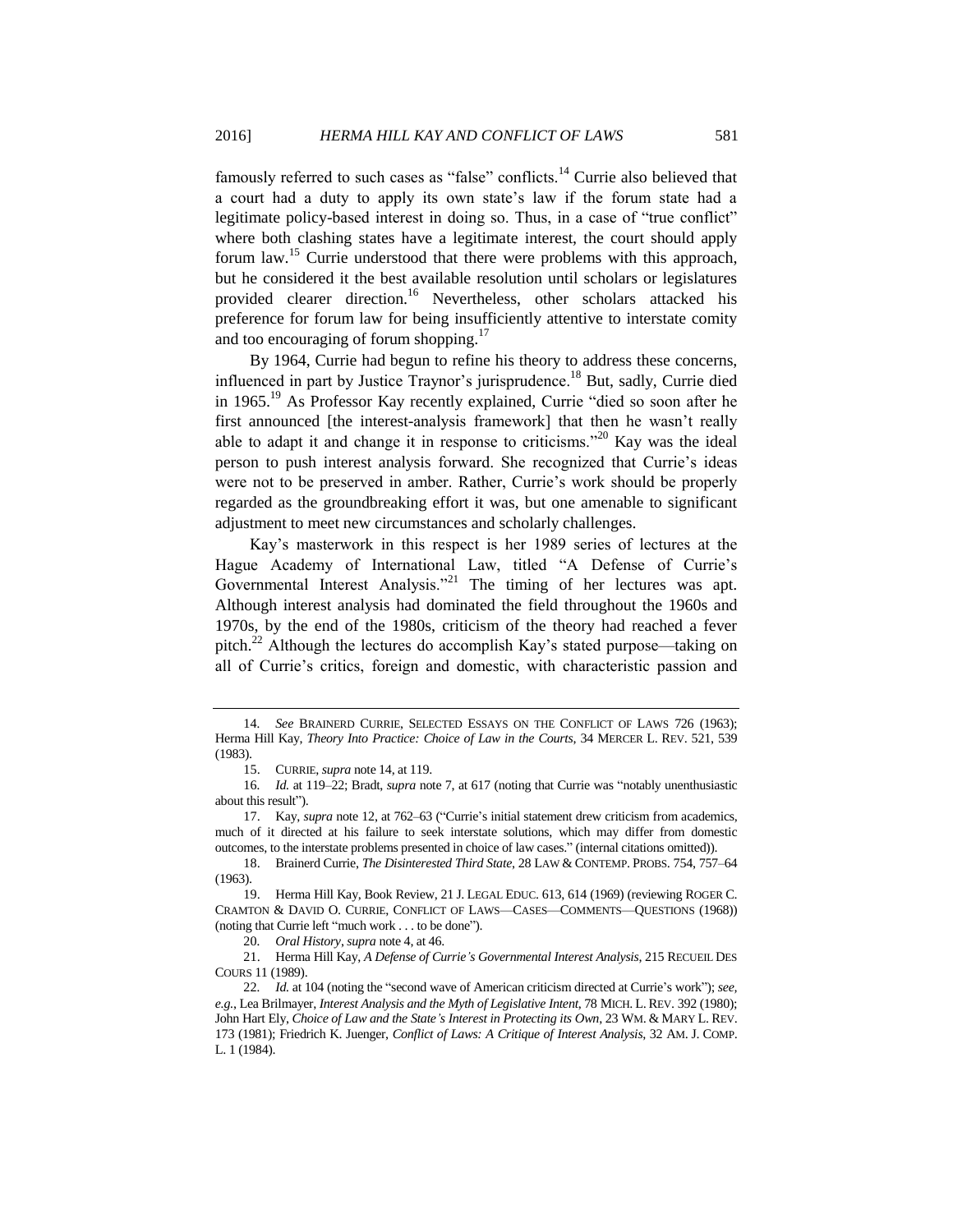rigor—with due respect to the lecturer, the title of the series is too modest for three reasons. First, the lectures are a *tour de force* of all choice-of-law theory, and explain its development in America from the early nineteenth century to the present.<sup>23</sup> Second, the lectures go far beyond merely "defending" Currie. In addressing his many critics, Kay does much more than that; as I describe below, she develops his theory in essential ways.<sup>24</sup> Third, and relatedly, to refer to governmental-interest analysis as "Currie's" was already outmoded. It would be more accurate to refer to the method as "Currie and Kay's governmentalinterest analysis."

By the time of her lectures, Kay had already advanced Currie's theory in important ways. At the end of Currie's life, he had begun to modify his approach to true conflicts, suggesting that states might avoid a conflict entirely through a "moderate and restrained interpretation" of their interests.<sup>25</sup> In an important article critiquing California's application of interest analysis, Kay gave life to this idea, explaining how courts should properly seek compromise in an effort to avert conflict if possible.<sup>26</sup> Moreover, in her Hague Lectures, Kay rebutted critiques of interest analysis's alleged parochialism by explaining how the preference for forum law should be understood and respected within the community of states.<sup>27</sup> This adaptation of principles of comity—which Kay called "toleration"—shows how states' mutual respect of a preference for forum law is an important component of a system allowing different states to pursue different policies:

Toleration . . . denotes respect to the divergent laws of another sovereign. But toleration may be shown merely by one sovereign's acknowledgement that another sovereign acts appropriately when it enforces its own laws in its own courts in a multistate setting under circumstances where the first sovereign, had the case been before its courts, would also have enforced its own law. The practice of toleration in this sense requires no overt governmental action by the tolerating state. Nevertheless, its existence is vital to the smooth functioning of states bound together in a federation.<sup>28</sup>

Kay's provocative argument extends Currie's theory beyond one designed to animate a state's interests to one that accommodates states' interests while furthering unity within a community of states.

<sup>23</sup>*. See* Kay, *supra* not[e 21,](#page-2-1) at 22–38.

<sup>24</sup>*. See id.* at 173–75 (developing the concept of "toleration").

<sup>25.</sup> Currie, *supra* not[e 18,](#page-2-2) at 757; *see also* Kay, *supra* not[e 21,](#page-2-1) at 75–76.

<sup>26.</sup> Herma Hill Kay, *The Use of Comparative Impairment to Resolve True Conflicts: An Evaluation of the California Experience*, 68 CALIF. L. REV. 577, 613 (1980) (noting that "the need for courts following interest analysis to make explicit use of moderate and restrained interpretation when an apparent true conflict has been identified so that others may see the effort at compromise contained within that approach").

<sup>27.</sup> Kay, *supra* not[e 21,](#page-2-1) at 169–79.

<sup>28.</sup> *Id.* at 173–74.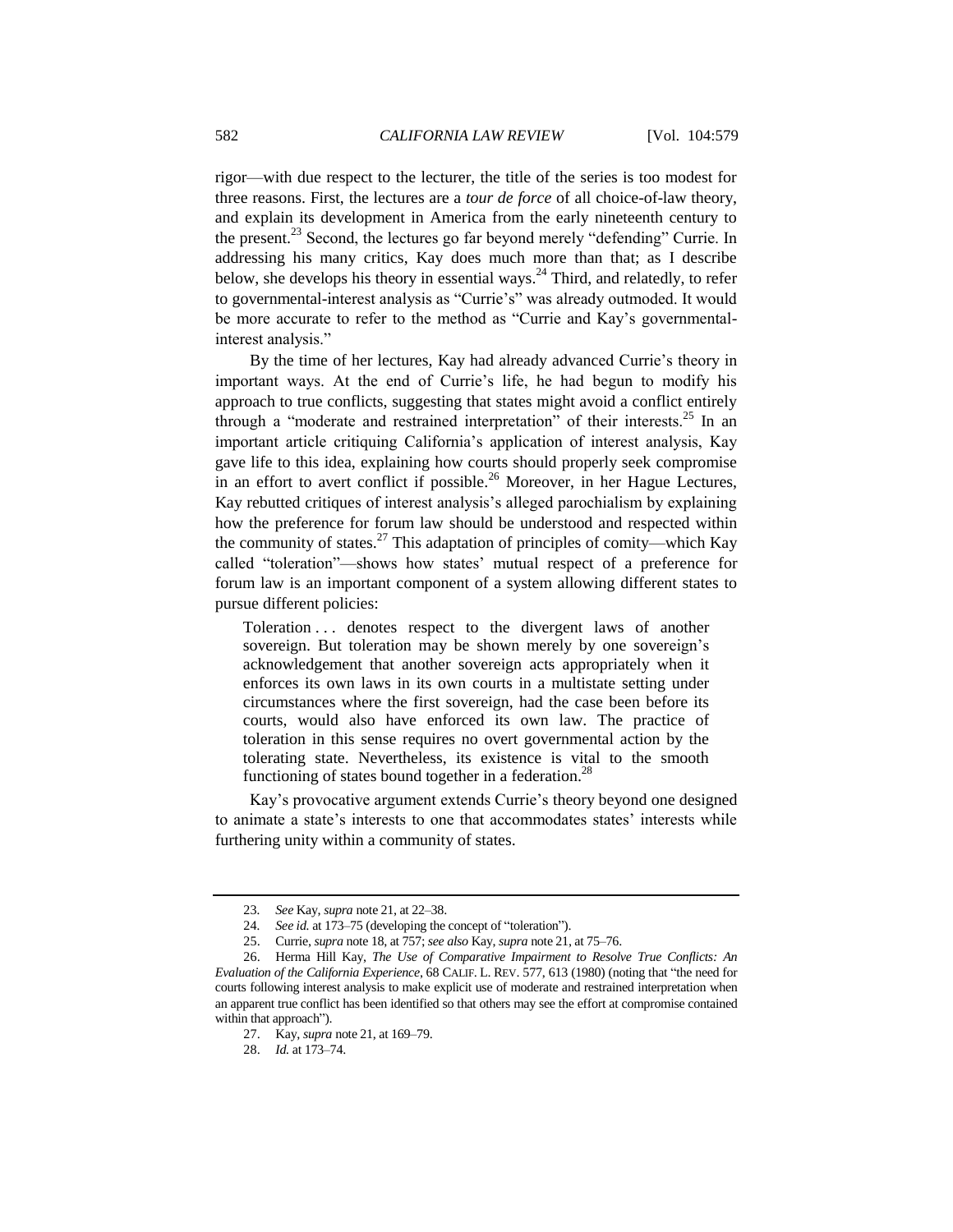As eminent a theorist as Professor Kay is, she has never been aloof to real-world problems. In all of her conflicts scholarship, she has required readers to pay attention to the way judges decide real cases. For instance, in her pathbreaking 1983 study of states' choice-of-law approaches, Professor Kay painstakingly analyzed all fifty states' jurisprudence, bringing order to the cacophony of American conflicts law. From the disarray, Kay demonstrated beyond dispute that most judges use the tools of interest analysis "even while expressly declaring that they choose to adopt other approaches.<sup> $29$ </sup> This Herculean effort stands as a landmark success in helping us understand what the choice-of-law revolution of the 1960s hath wrought.<sup>30</sup>

Moreover, Professor Kay has gone beyond theory to propose practical solutions to several knotty problems in conflicts law. Kay's former employer and predecessor on the Boalt faculty, Chief Justice Traynor, once wrote that judges "cannot invariably rely on scholars, who are often better at demolition than at clearing the ground to open up roads, with appropriate traffic controls, for the heavy traffic of diverse laws."<sup>31</sup> This observation emphatically does not apply to Professor Kay, who has applied her theoretical expertise to develop workable approaches to numerous conflicts challenges, especially in the areas of family law and adoption.<sup>32</sup> Given her willingness to engage in current and complicated conflicts problems, it should also come as no surprise that Kay wrote one of the first and most influential articles tackling the issues arising from same-sex divorce.<sup>33</sup>

Professor Kay's influence on conflicts law goes beyond her scholarly articles. During her more than half-century at Boalt, she has taught the Conflict of Laws course to legions of students. And she is a legendary teacher, having been honored for her work in the classroom by both the law school and the Berkeley campus.<sup>34</sup> She has also reached many more students beyond Berkeley through her coauthorship of one of the field's leading casebooks, *Conflict of Laws: Cases—Comments—Questions*, to which she has contributed since the book's second edition.<sup>35</sup> In her otherwise glowing review of the casebook's

<span id="page-4-0"></span><sup>29.</sup> Kay, *supra* not[e 12,](#page-1-2) at 798.

<sup>30.</sup> Kay, *supra* not[e 14,](#page-2-0) at 585. One is tempted to say this task was Hermaculean, but I will refrain.

<sup>31.</sup> Roger J. Traynor, *War and Peace in the Conflict of Laws*, 25 INT'L & COMP. L.Q. 121, 122 (1976).

<sup>32</sup>*. See* Herma Hill Kay, *Adoption in the Conflict of Laws: The UAA, Not the UCCJA, Is the Answer*, 84 CALIF. L. REV. 703 (1996); Herma Hill Schreter, *"Quasi-Community Property" in the Conflict of Laws*, 50 CALIF. L. REV. 206 (1962).

<sup>33.</sup> Herma Hill Kay, *Same-Sex Divorce in the Conflict of Laws*, 15 KING'S COLLEGE L.J. 63 (2004).

<sup>34</sup>*. Awards and Honors*, BERKELEY LAW, https://www.law.berkeley.edu/our-faculty/awardsand-honors [perma.cc/N9M5-KNP6] (last visited Dec. 29, 2015).

<sup>35.</sup> Richard A. Epstein, Gerhard Casper, David Gossett & Herma Hill Kay, *In Memoriam: David P. Currie (1936–2007)*, 75 U. CHI. L. REV. 1, 11–12 (2008) (describing Kay's addition to the casebook).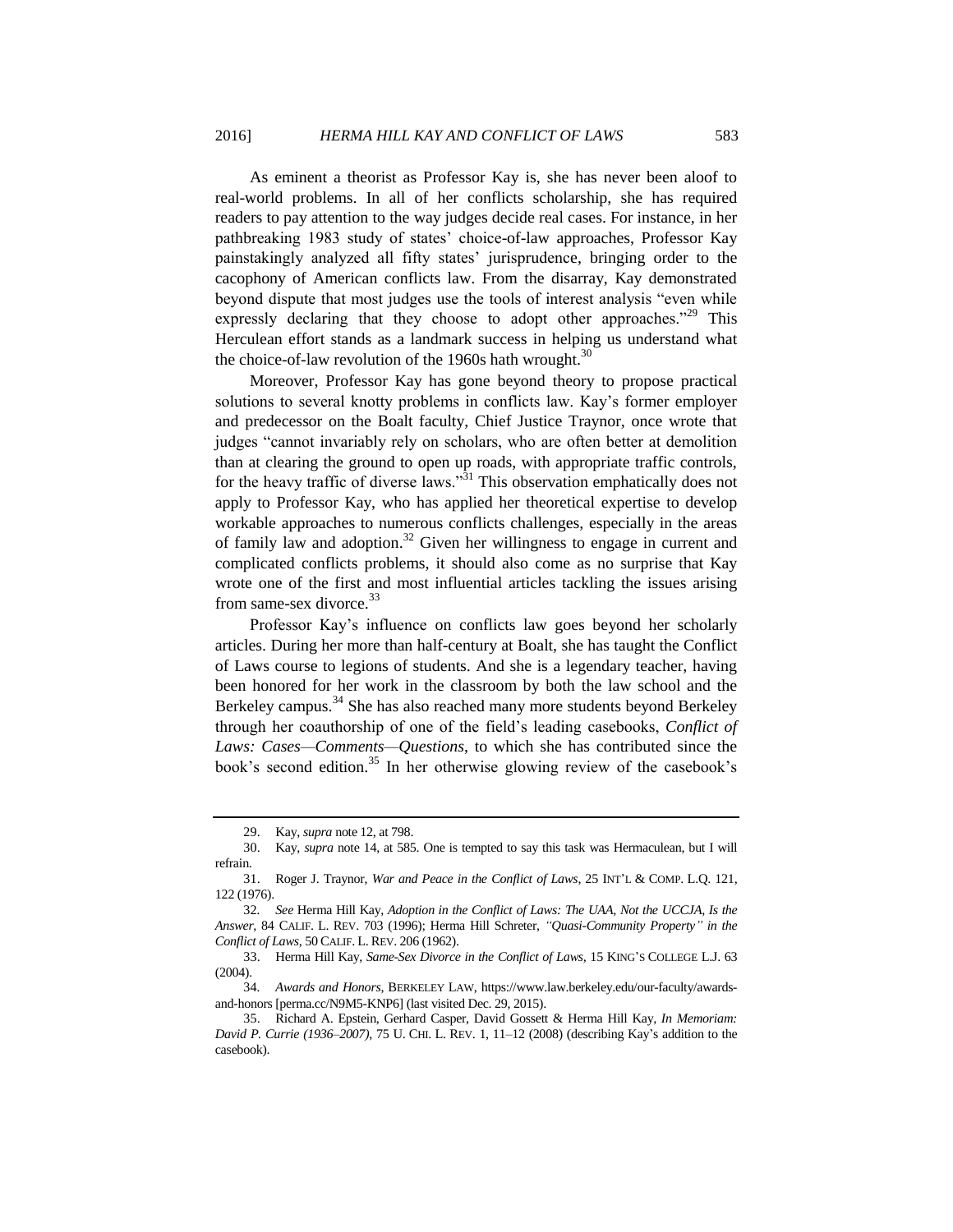first edition, Professor Kay noted that the book "lost some of its charm" in its chapter on family law, which seemed oversimplified and included no materials on interstate child custody.<sup>36</sup> The book's original coauthors, Professors Roger Cramton and David Currie, obviously understood that the best way to solve this problem was to invite Kay to bring her expertise to bear as a colleague, which she did in the chapters on choice-of-law theory and family law.<sup>37</sup> The book, which Kay now coauthors with Larry Kramer and Kermit Roosevelt, continues to thrive, its ninth edition having been published in  $2013^{38}$  In a field full of scholarly and incisive casebooks, it is in my view the very best—and its chapter on family law of course remains unrivaled.<sup>39</sup>

Finally, I would be remiss if I did not mention Professor Kay's remarkable generosity toward me as a colleague during my time on the Berkeley Law faculty. Before arriving at Boalt, I knew Professor Kay only by her scholarly reputation. Since I arrived at Berkeley in 2012, she has become a mentor, role model, and friend. I am only one in a long line of faculty members who have benefitted from her guidance and support.<sup>40</sup> But she has spent countless hours helping me to better understand conflicts law and develop my own voice as a teacher and scholar of the subject. In an appreciation of her own mentor, Brainerd Currie, Professor Kay recounted the heady experience of discussing conflicts law with him and Chief Justice Traynor.<sup>41</sup> During my many conversations with Herma about conflicts law—and life—I imagine that I felt much like she did then.

The greatest tribute to Professor Kay's contributions to conflicts law is the endurance of her ideas. As she noted in 2001, despite still-vigorous criticism, interest analysis has "won the war of replacing a jurisdiction-selecting formula with an approach that focuses on the policies and interests underlying the conflicting laws." $42$  This continues to be true. $43$  Professor Kay's teaching and scholarship have played an indispensable role in building the sturdy foundation on which interest analysis now stands. And the American Law Institute will

<sup>36</sup>*. See* Kay, *supra* not[e 19,](#page-2-3) at 615–16.

<sup>37.</sup> ROGER C. CRAMTON, DAVID P. CURRIE & HERMA HILL KAY, CONFLICT OF LAWS— CASES—COMMENTS—QUESTIONS (2d ed. 1975); Epstein, Casper, Gossett & Kay, *supra* note [35,](#page-4-0) at 12.

<sup>38</sup>*. See* HERMA HILL KAY, LARRY KRAMER & KERMIT ROOSEVELT, CONFLICT OF LAWS— CASES—COMMENTS—QUESTIONS (LEG, Inc., 9th ed. 2013).

<sup>39</sup>*. Id.* at 619–778.

<sup>40.</sup> Eleanor Swift, *Introduction* to *Oral History*, *supra* not[e 4,](#page-0-0) at 5 (describing Kay's "special generosity" in mentoring young faculty).

<sup>41.</sup> Herma Hill Kay, *Brainerd Currie—Teacher*, 28 MERCER L. REV. 436, 438–39 (1977).

<sup>42.</sup> Herma Hill Kay, *Currie's Interest Analysis in the 21st Century: Losing the Battle, but Winning the War*, 37 WILLAMETTE L. REV. 123, 126 (2001) (noting that "[a]ll the modern United States choice-of-law theories use policy analysis").

<sup>43.</sup> SYMEON C. SYMEONIDES, THE AMERICAN CHOICE-OF-LAW REVOLUTION: PAST, PRESENT AND FUTURE 63 (2d ed. 2006) ("By the beginning of the twenty-first century, there is little doubt that the old order has collapsed. In this sense, the revolution that began in the 1960s has prevailed.").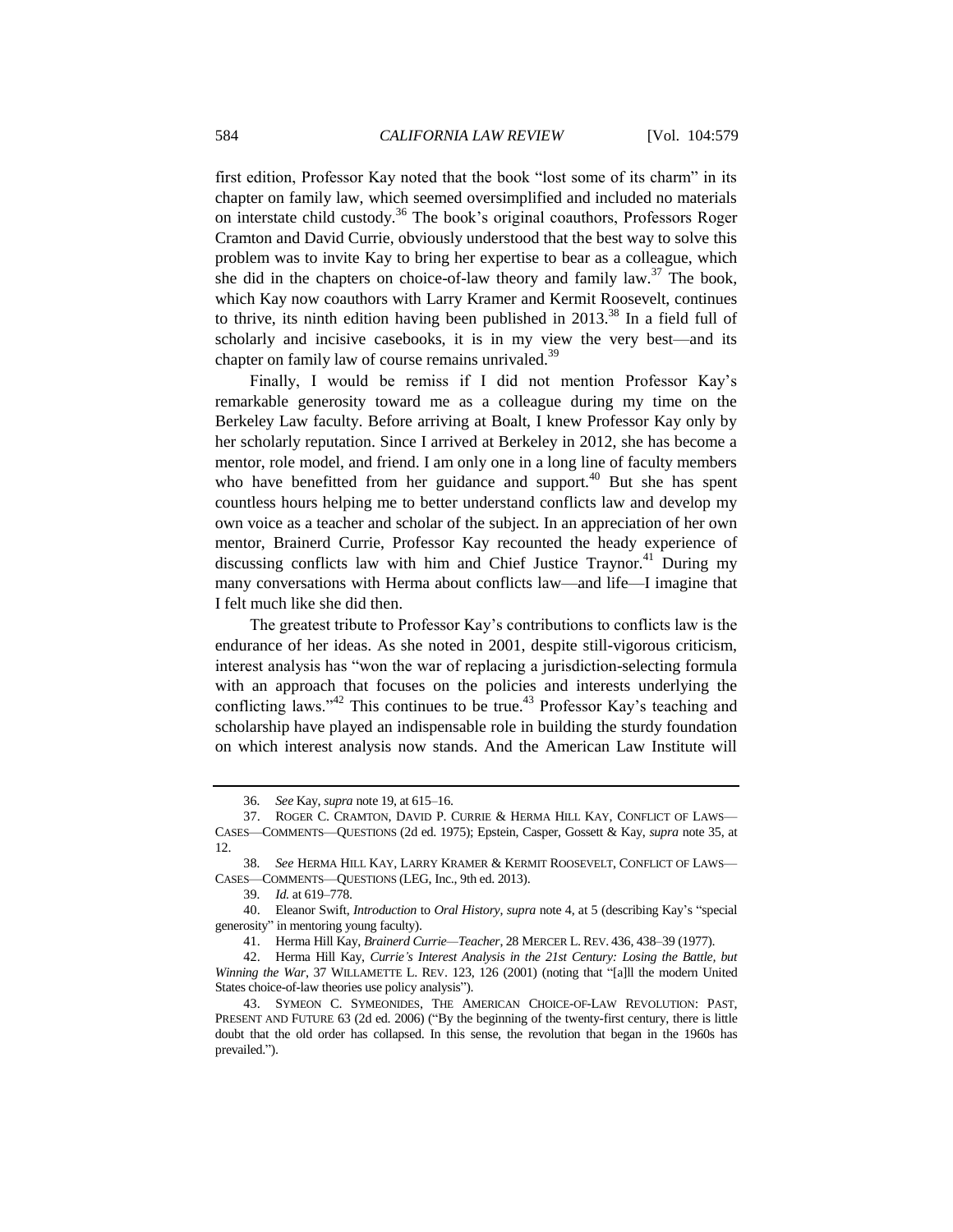continue to benefit from her invaluable guidance as an adviser as it embarks on a Third Restatement of Conflict of Laws. So, although Professor Kay's work is far from finished, Chief Justice Traynor's words about Brainerd Currie ring equally true with respect to her, with one additional important revision to his language: "Every court in the land is in [her] debt."<sup>44</sup>

<sup>44.</sup> Roger J. Traynor, Book Review, 1965 DUKE L.J. 426, 436 (reviewing BRAINERD CURRIE, SELECTED ESSAYS ON THE CONFLICT OF LAWS (1963)).